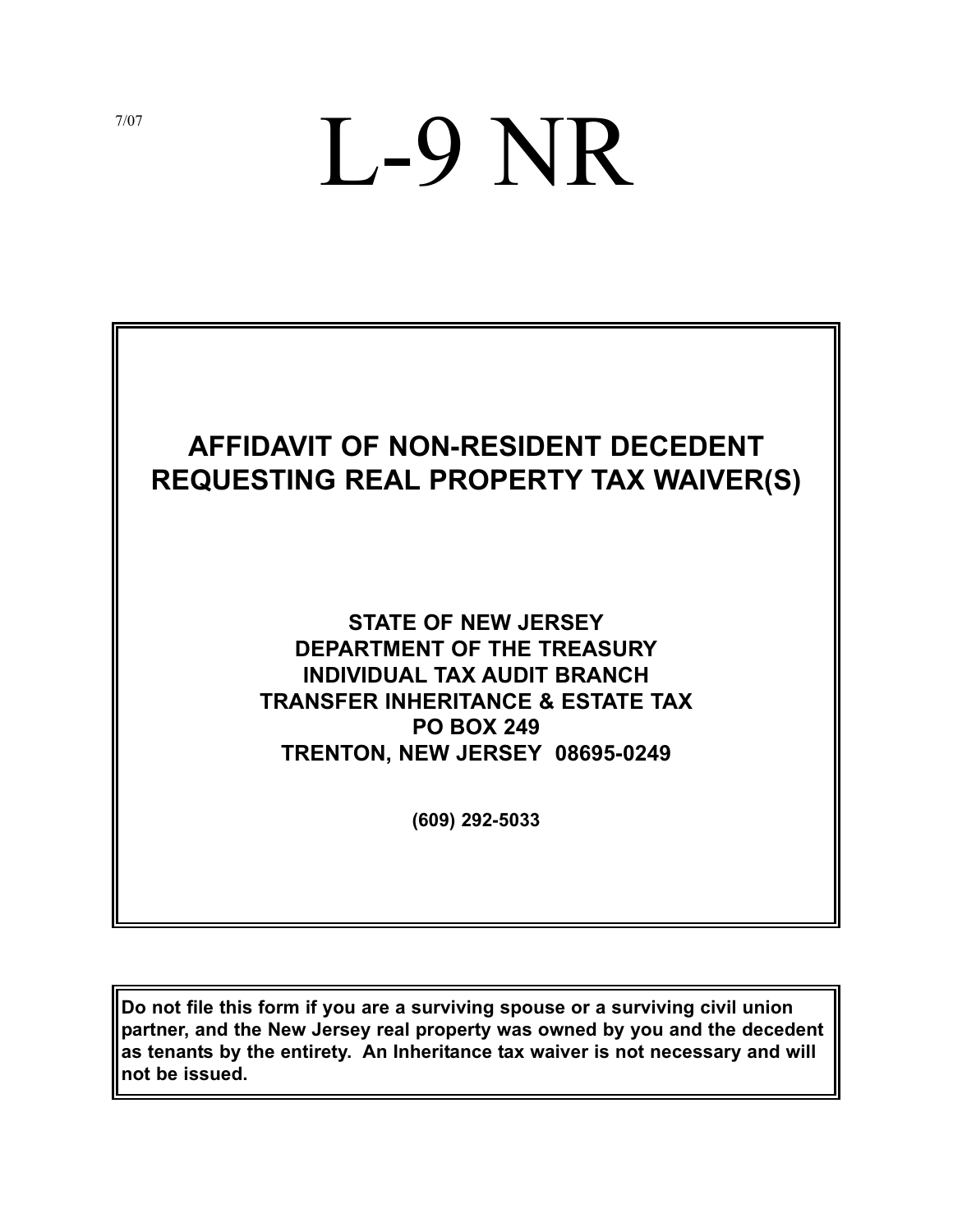## **INSTRUCTIONS**

Form L-9 NR is an affidavit executed by the executor, administrator, or joint tenant (when an executor or administrator has not been appointed). This form is used to request an inheritance tax waiver for real property located in New Jersey which was held by a non-resident decedent. **This form can be used only when all beneficiaries of the entire estate, no matter where the assets of the estate are located, are Class "A" beneficiaries or charities (N.J.S.A. 54:34-4d). Class "A" beneficiaries include spouse/ civil union partner on or after 2/19/07, children, grandchildren, legally adopted children and their children, step-children (not step-grandchildren), parents, grandparents, and domestic partner on or after 7/10/04.**

**If this form is not fully and properly completed and/or it does not have the required attachments, it will be returned.** 

- **•** Answer all questions.
- Attach a copy of the decedent's death certificate.
- Attach a copy of letters testamentary or letters of administration.
- Attach a copy of the decedent's will, codicils, and any trust agreements.
- Attach a copy of the first two pages of the decedent's last full year's Federal income tax return.
- Attach a copy of the deed for the NJ realty and provide the assessed and market values on the decedent's date of death. If the realty was held by multiple owners, state the names of the owners and their relationship to the decedent.
- List all beneficiaries who shared in the estate either by will, intestacy, trust, or operation of law. Also list all beneficiaries who were recipients of transfers intended to take effect at the decedent's death and transfers made within three years of the decedent's death. State their relationship to the decedent and their interest in the estate.
- In the case of a surviving spouse/civil union partner or domestic partner, submit a copy of the appropriate certificate establishing the relationship.

### **This form is not a tax waiver and is not to be filed with the County Clerk.**

This complete form and attachments should be forwarded to the NJ Division of Taxation, Inheritance and Estate Tax, PO Box 249, Trenton, NJ 08695-0249.

Additional information pertaining to the use of Form L-9 NR may be obtained by calling the Inheritance and Estate Tax section at 609-292-5033.

#### **THIS FORM MAY BE REPRODUCED IN ITS ENTIRETY**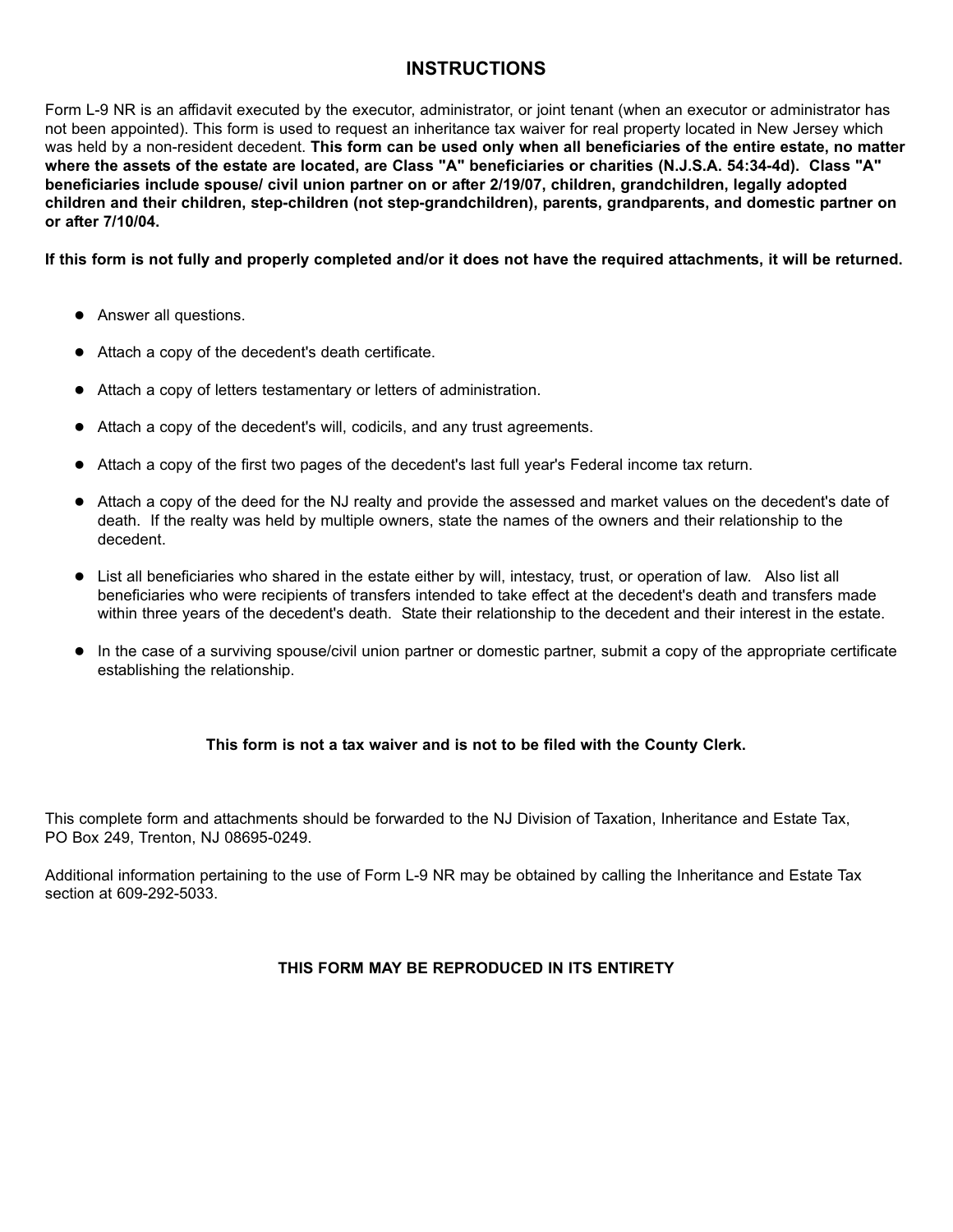L-9 NR **NON RESIDENT DECEDENTS ONLY** L-9 NR

|      | 9 NR |
|------|------|
| 2/07 |      |

| Decedent's Name:<br>(Last)        |                        | (First)                                                                                                                           |                                                                                                                                                                                                                                | (MI)           |  |
|-----------------------------------|------------------------|-----------------------------------------------------------------------------------------------------------------------------------|--------------------------------------------------------------------------------------------------------------------------------------------------------------------------------------------------------------------------------|----------------|--|
|                                   |                        |                                                                                                                                   |                                                                                                                                                                                                                                |                |  |
|                                   |                        | THE FOLLOWING QUESTIONS MUST BE ANSWERED:                                                                                         |                                                                                                                                                                                                                                |                |  |
| 1. The decedent died              | <b>O</b> Testate       | $\bigcirc$ Intestate                                                                                                              |                                                                                                                                                                                                                                |                |  |
|                                   |                        |                                                                                                                                   |                                                                                                                                                                                                                                |                |  |
|                                   |                        |                                                                                                                                   |                                                                                                                                                                                                                                |                |  |
| (City)                            |                        | <u> Alexandro Alexandro Alexandro Alexandro Alexandro Alexandro Alexandro Alexandro Alexandro Alexandro Alexandro </u><br>(State) | (Date)                                                                                                                                                                                                                         |                |  |
|                                   |                        |                                                                                                                                   |                                                                                                                                                                                                                                |                |  |
|                                   |                        | A. The decedent's actual place of residence was: _______________________________                                                  | (Address)                                                                                                                                                                                                                      |                |  |
|                                   |                        |                                                                                                                                   |                                                                                                                                                                                                                                |                |  |
|                                   |                        |                                                                                                                                   |                                                                                                                                                                                                                                |                |  |
|                                   |                        |                                                                                                                                   |                                                                                                                                                                                                                                |                |  |
|                                   |                        |                                                                                                                                   |                                                                                                                                                                                                                                |                |  |
|                                   |                        |                                                                                                                                   |                                                                                                                                                                                                                                |                |  |
|                                   | (Year)                 |                                                                                                                                   |                                                                                                                                                                                                                                |                |  |
|                                   |                        |                                                                                                                                   |                                                                                                                                                                                                                                |                |  |
|                                   |                        |                                                                                                                                   | C. The decedent's last Income Tax Return listed his/her address as: ________________________________                                                                                                                           |                |  |
|                                   |                        |                                                                                                                                   |                                                                                                                                                                                                                                |                |  |
|                                   |                        |                                                                                                                                   |                                                                                                                                                                                                                                |                |  |
|                                   |                        |                                                                                                                                   |                                                                                                                                                                                                                                |                |  |
|                                   |                        | (Address)                                                                                                                         | _on ________________<br>(Date)                                                                                                                                                                                                 |                |  |
|                                   |                        | 2. Does the value of the decedent's entire estate, wherever located, exceed \$675,000? $\Box$ Yes $\Box$ No                       |                                                                                                                                                                                                                                |                |  |
|                                   |                        |                                                                                                                                   |                                                                                                                                                                                                                                |                |  |
|                                   |                        |                                                                                                                                   | Approximate value: \$                                                                                                                                                                                                          |                |  |
|                                   |                        | 3. Did the decedent own any assets, located anywhere, that were jointly owned with someone other than a                           |                                                                                                                                                                                                                                |                |  |
|                                   | $\square$ Yes          | $\Box$ No                                                                                                                         |                                                                                                                                                                                                                                |                |  |
| Class "A" beneficiary?            |                        |                                                                                                                                   |                                                                                                                                                                                                                                |                |  |
|                                   |                        |                                                                                                                                   | 4. Did the decedent transfer any assets, located anywhere, to someone other than a Class "A" beneficiary during the 3 year period prior                                                                                        |                |  |
|                                   |                        |                                                                                                                                   |                                                                                                                                                                                                                                |                |  |
| $\Box$ Yes $\Box$ No<br>to death? |                        |                                                                                                                                   |                                                                                                                                                                                                                                |                |  |
|                                   |                        |                                                                                                                                   |                                                                                                                                                                                                                                |                |  |
|                                   |                        |                                                                                                                                   |                                                                                                                                                                                                                                |                |  |
|                                   |                        |                                                                                                                                   | 5. Did the decedent transfer any asset at any time during his/her lifetime, in which he/she retained the use of the asset for the rest of                                                                                      |                |  |
| his/her lifetime?                 | $\Box$ Yes $\Box$ D No |                                                                                                                                   | If yes, explain substitution of the state of the state of the state of the state of the state of the state of the state of the state of the state of the state of the state of the state of the state of the state of the stat |                |  |
|                                   |                        |                                                                                                                                   |                                                                                                                                                                                                                                |                |  |
|                                   |                        |                                                                                                                                   |                                                                                                                                                                                                                                |                |  |
|                                   |                        |                                                                                                                                   | 6. Did the decedent own any annuity contract(s) payable on death to someone other than a Class "A" beneficiary? Ves                                                                                                            | $\bigsqcup$ No |  |